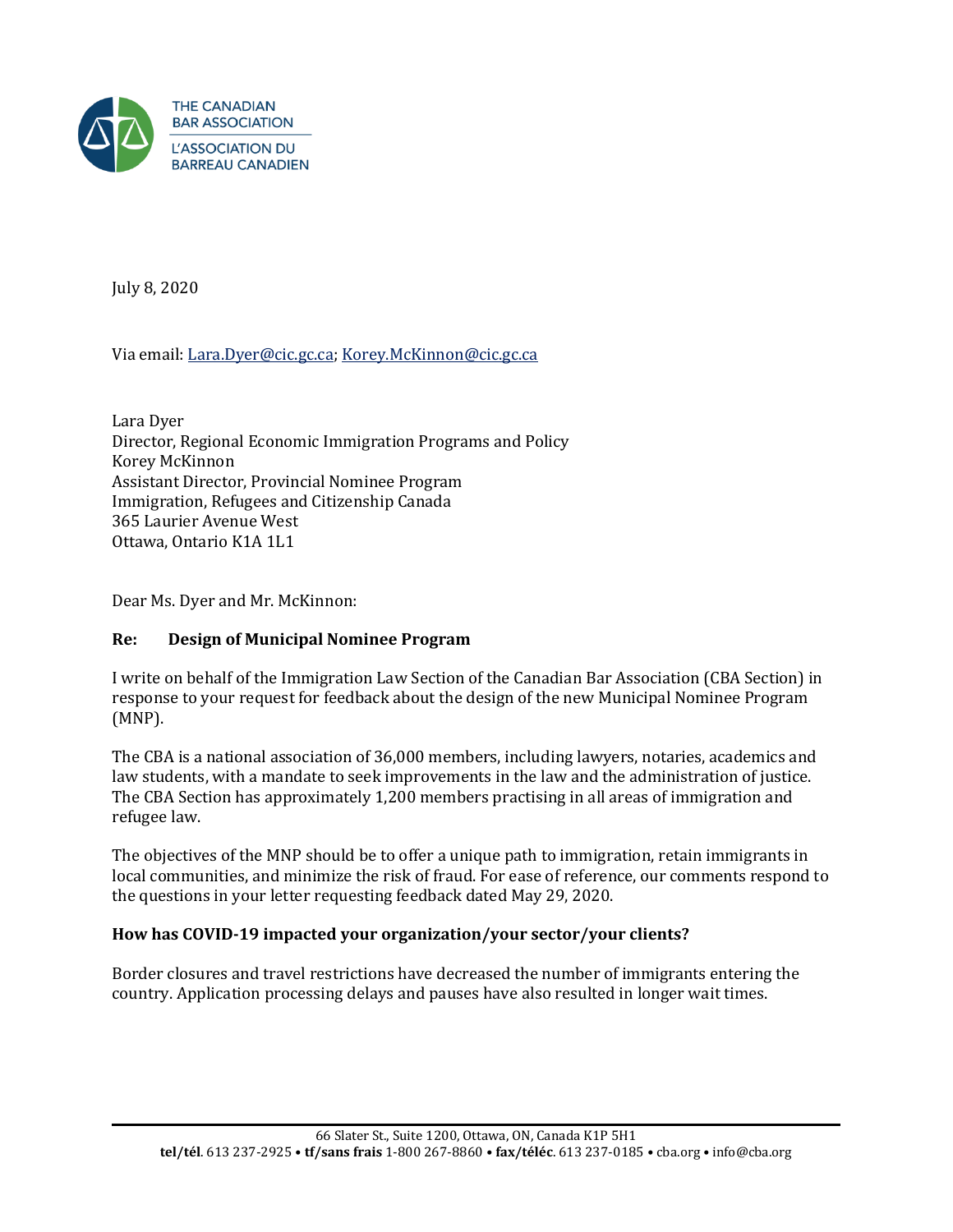## **What impacts, changes or shifts do you foresee in the short and long-term to how you/your sector/your clients operate in the future as a result of COVID-19?**

In the short-term, prospective permanent residence applicants may no longer be eligible under existing programs due to job loss or a change of situation in their country of origin. Many employers are re-evaluating their short-term hiring plans, and others are relying more on international recruitment options because of local labour shortages.

The COVID-19 pandemic has also accentuated the importance of frontline work in primary care, health care, agriculture and agri-food, supply chain and critical infrastructure. Many occupations in these sectors are low-skilled or low-wage.

## **How might immigration play a role looking forward?**

The COVID-19 crisis has amplified workforce needs in sectors such as essential services, food supply, healthcare, and scientific innovation. Most of Canada's current immigration programs are not centred on these labour needs.

Before the pandemic, many communities were facing an aging labour force, high unemployment rates, and out-migration. Immigration will play a vital role in stimulating population growth and contributing to labour market growth and local economic development. Newcomers also enrich the local social and cultural fabric.

#### **What would success look like for the Municipal Nominee Program? Locally? Nationally?**

Local success would be immigrant integration allowing for long-term contributions to the economic, social and cultural richness of communities and regions. Attainable selection criteria would give newcomers an increased ability to settle locally. Indicators of success would include the number of immigrants who are chosen to settle and remain in the local area and their settlement patterns such as home ownership, business creation, and job status. It can also be measured by the rate of MNP participants acquiring Canadian citizenship.

National indicators of success would include a greater number of immigrants settling in communities outside large urban areas, disbursement of immigration benefits across Canada, attainable selection criteria, and responsive processing times to ensure settlement goals are met.

# **What are the key factors for attracting and retaining newcomers locally?**

The factors that initially attract a newcomer should be considered separately from factors that influence a newcomer's decision to stay in an area.

Social and economic ties are often key factors that attract newcomers locally. Social ties include the presence of close family or other relatives, a local network, recreational pursuits or community participation. Economic factors include job opportunities, business environment, housing, infrastructure, and education.

Newcomers access municipal services soon after arriving including recreation, transit, public health, employment programs and other social services. Proactive local support from the community is an important factor in successful integration, which is directly relevant to retention.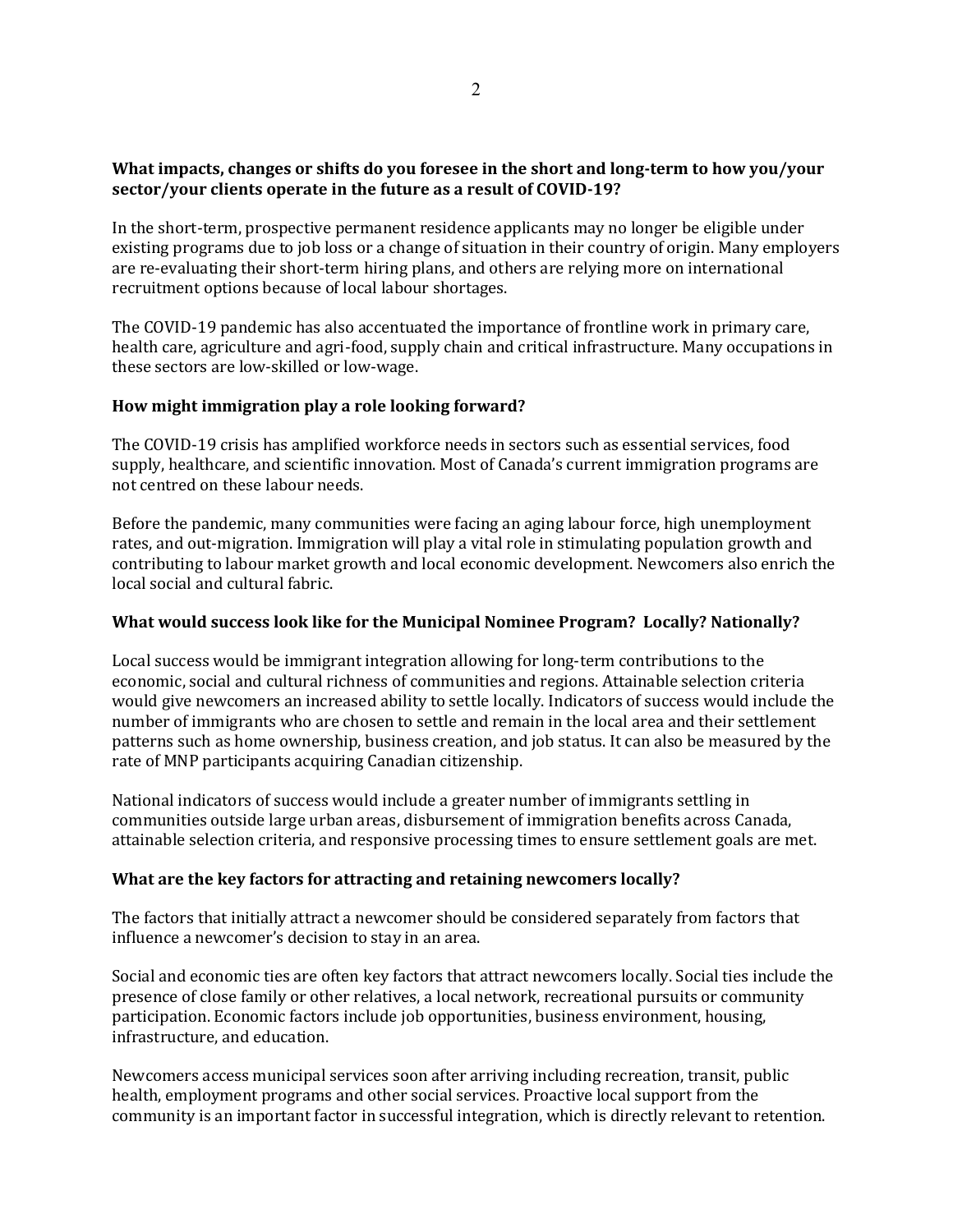# **Aside from attracting and retaining newcomers in communities, what other objectives might be targeted (e.g. attracting francophone immigrants specifically)?**

The program should target potential immigrants who would make positive contributions to the community and give consideration to community labour market demands that cannot be met through other pathways. For instance, MNP can become a route to permanent residence for workers in occupations at skill levels "C" and "D", and the local economy would also benefit from fulfilling the demand for those jobs.

# **What should be the roles of governments and partners involved in the program?**

Municipal governments have no constitutional responsibility for immigrant selection, settlement or integration, yet newcomers live in local communities and interact with municipal services every day. Municipal governments have direct knowledge of support services and employment opportunities that could inform immigration strategies. Municipal governments should be considered a partner, not a stakeholder, and should be given a larger role in the selection and retention of newcomers to their area. This includes expanded funding for municipalities to work with provinces, territories and federal government as well as increased decision-making power. Municipalities should receive and allocate sufficient funding to offer initial welcome services and continuing settlement support to newcomers who immigrate through MNPs.

The federal government should continue to develop the national policy framework on immigration and to delegate authority to provinces, territories and municipalities to operate regional nomination programs.

Existing local immigration partnership entities and employment councils that allow coordination of services should be strengthened. Collaboration with local organizations such as economic development agencies, chambers of commerce and boards of trade will allow information sharing and marketing of local opportunities.

A coordinated plan is necessary to connect prospective immigrants with the appropriate skill sets to regions where there are employment or economic opportunities. Municipalities with knowledge of their community profiles and labour market research indicators of future skills and job shortages can market and communicate opportunities to attract newcomers with the necessary skills. A good match between municipal needs and a prospective immigrant's skill set can ensure labour market attachment and retention.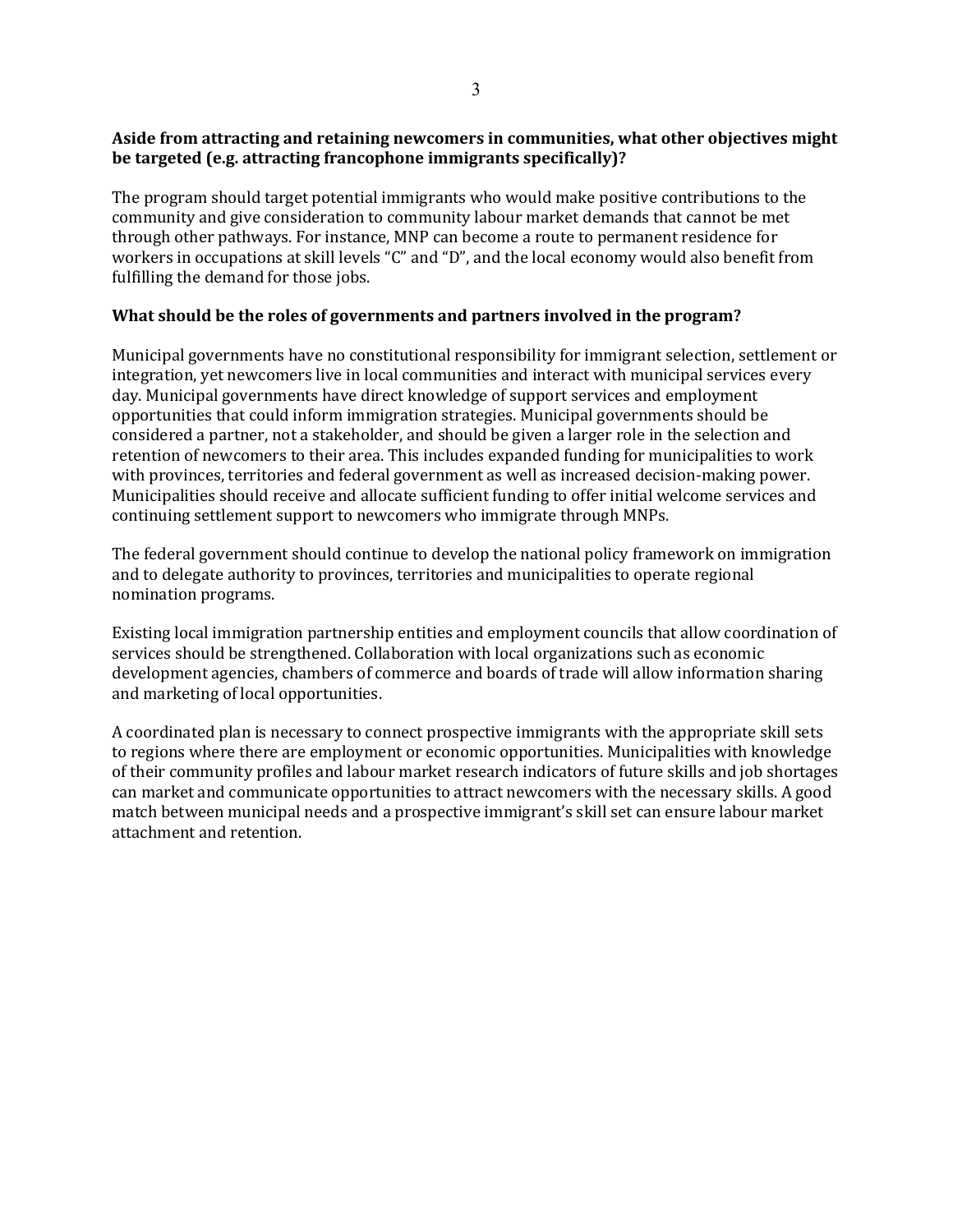## **What kinds of communities should be prioritized?**

Target communities should include:

- Francophone communities in need of teachers, business people and labourers.
- Municipalities looking to support entrepreneurial applicants. These applicants may be willing to invest in a local business and have a viable business plan, but not have the net worth or work experience needed to qualify under other immigration programs.
- Communities in need of charitable workers and religious workers.
- Communities with particular labour shortages that could be alleviated by MNP applicants.
- Communities interested in increasing their level of multiculturalism and diversity.

We take no position on the size of the communities that should be selected, but recommend prioritizing municipalities with effective settlement programs that go beyond arrival needs.

## **How could the program ensure communities are ready to participate?**

Communities need adequate support systems and resources including increased funding, training and cooperation with partners and stakeholders.

Given the expertise the provinces and territories have developed in administering their respective Provincial Nominee Programs (PNP) using their existing infrastructure and budgets to administer the MNP would be efficient from a resource perspective. This could also ensure a level of uniformity. We recommend designating local liaisons in the communities involved and giving them open channels of communication with the PNPs.

To attract and retain newcomers, the MNP should leverage the expertise of local organizations such as chambers of commerce, boards of trade, employment councils, economic development agencies, trade unions and academic institutions. There are already several organizations like this operating with federal support under other Canadian immigration programs.